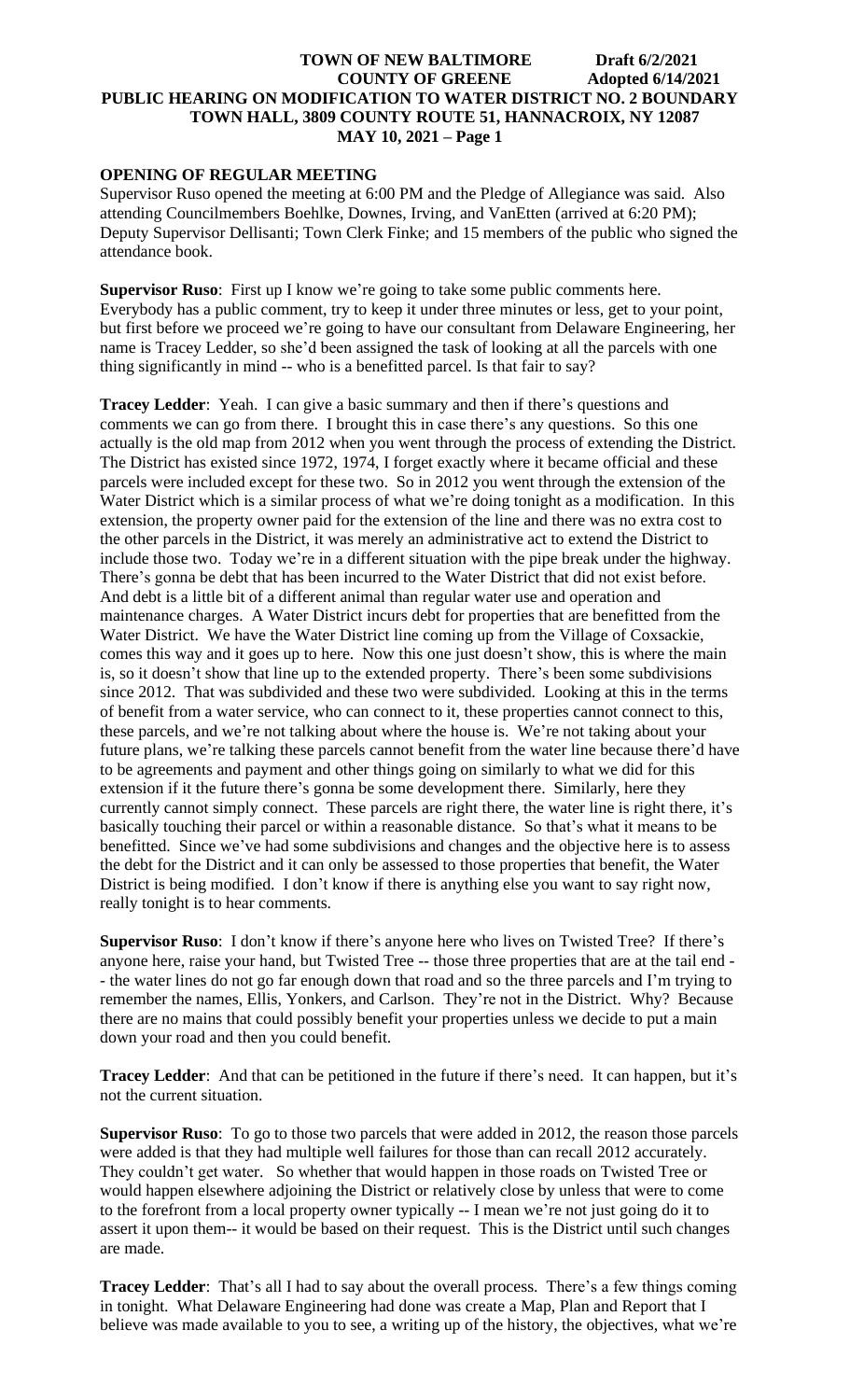doing, what the estimated costs are gonna be. Did you want to say anything about the Repair and Maintenance being charged in 2022?

**Supervisor Ruso**: There's what's called a Repair and Maintenance, we've also called it Operations and Maintenance, O&M, and there has been a charge of \$10 per quarter per parcel. The recommendations are that we increase that to \$80 per year -- \$40 a year now, it would go to \$80. We decided that we're not gonna do it in 2021 because you guys are already taking a hit and the hit this year is going to be a little bit different than years going forward. In February we have to pay the bond for a total \$25,090. In February gotta write a check. There are three payments left between now and then. The third bill has not gone out, the fourth bill has not gone out, and the first bill of 2022 has not gone out. So that total cost that you would otherwise have is going to be on three payments instead of four. In essence, the total number of parcels that are going to be in this District are gonna be divided into the debt payment. I believe we came up with 39 was it last I calculated? Twenty-five thousand, ninety dollars divided by 39, divided by four is what our plan going forward will be '22, '23, '24, etc. However, 2021 we have to have that money for our February payment. The Town's not allowed to pay for it, only the District is allowed to pay for it. People who aren't benefitted obviously, people who live a distance away aren't going to do that. So the payments have to be borne by the property owners. Some of them have water and you've received water and gotten a bill for your water usage. On top of that you're going to have the debt payment. Additionally, those who have a parcel that's benefitted will have a payment for the debt. So there's 32 users, but there's 39 parcels. So you're gonna pay your water no matter what, the usage. There's 39 parcels and the debt payments are gonna be divided by 39.

**Tracey Ledder**: And the piece about that I wanted to get to for billing and paying on a quarterly basis is important to not put that off because then the Town doesn't have the money to pay the debt.

**Supervisor Ruso**: There are some people in the District there who don't pay their water bills, they wait for it to be re-levied. When do we get the money for that? Typically, at the end of February into March, typically. We need \$25,090 and there's six persons in the District who aren't paying. So it was recommended to me that we charge an additional fee to everybody who does pay to make up for the six who do not. We're gonna go through 2021 and into 2022 and hopefully people will pay their bill. But if they don't, we're going to have to adjust in 2022 to make up for those who don't pay their water bill basically. Now if they're not paying their water usage bill, what makes me believe they're gonna pay their debt on the pipe? I have no reason to believe so, but we're gonna give it a good, fair shake. I don't want anybody to have to pay for others who don't pay. I don't want to do that at all. So we're gonna give it a trial. Is that pretty much close to what we discussed?

**Tracey Ledder**: That's a lot harsher than I was gonna say. What I was gonna say is it's a cash flow issue. It's basically your rent is due on March  $1<sup>st</sup>$ , but your paycheck doesn't come until the second Friday. Those kinds of things is what the situation the Town's in. And then the Repair and Operation, I usually call it Repair and Operation because you're not operating your water plant. If you have the operation of the water plant, you'd have operation of the plant and the maintenance of the District.

**Supervisor Ruso**: We can change it to Repair and Operation.

**Tracey Ledder**: It's just the way I'm thinking. That is an effort to get ahead of the situation you're in now. So that idea is to have a capital project fund where that fund's for the repair and maintenance is going on a blanket savings account. So you have an old water system, there's gonna be more pipe breaks, a hydrant might need to be replaced on a yearly basis and the way to get ahead of that is to have this Repair and Maintenance fund available so you've got that put away to take care of those annual things.

**Supervisor Ruso**: Some of you may recall back in 2014 I think it might have been if not '15, we had a fire hydrant go bad. It cost \$9,000 to replace. Everybody paying \$3.33 takes a long time to get to \$9,000. Fortunately, at the time we did have some money in the bank. So we paid it. The Town General loaned to the Water District the difference and through your \$40 a year, that loan was paid off. So everybody's whole. But if we had two such breaks in one year,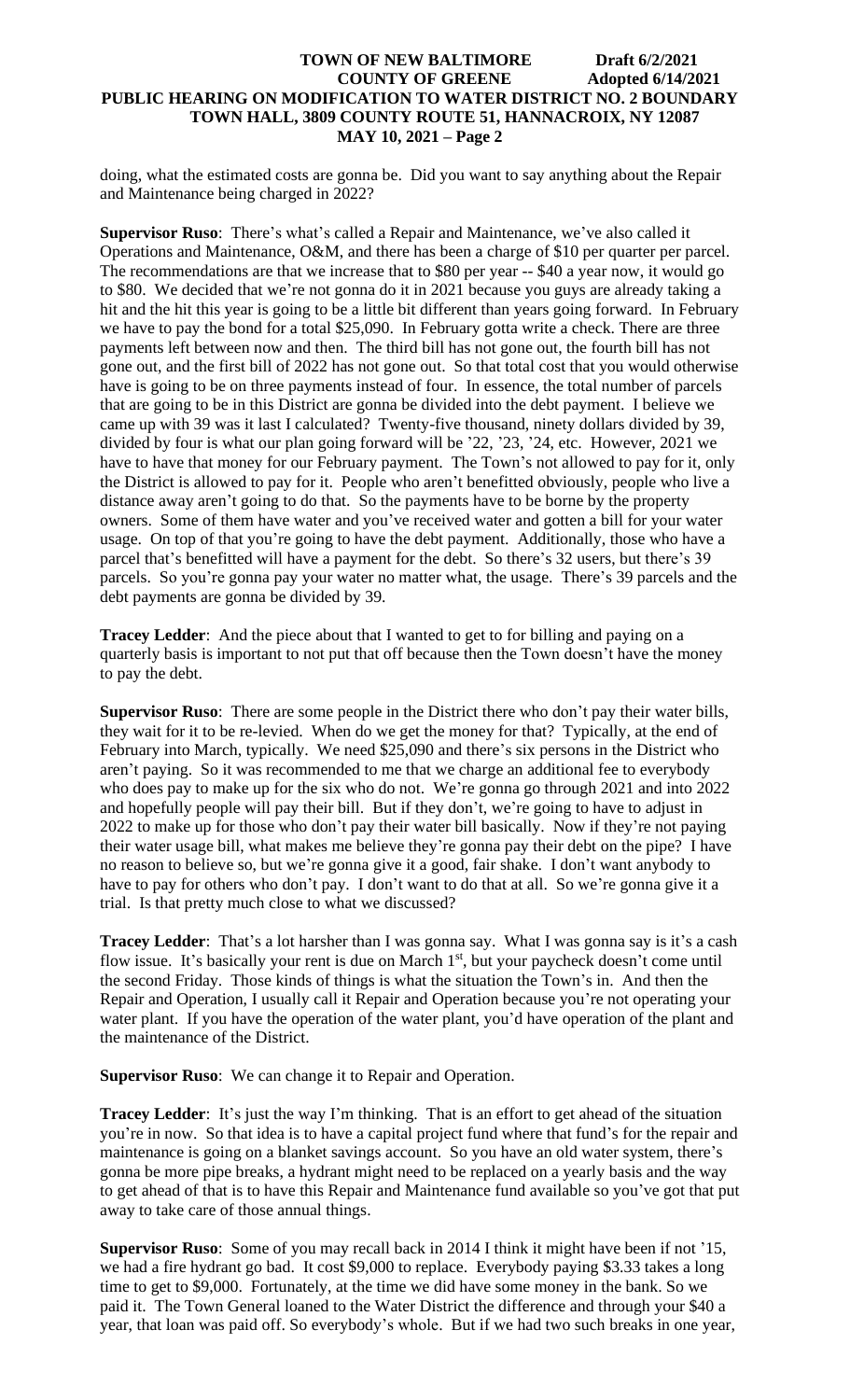we would have had some greater difficulties. So the plan is not for '21 but in '22, we're gonna up the R&M we call it now to \$80. Now why \$80? Based upon Delaware Engineering's review, a probable maintenance cost in a period of about three years that would suffice to pay for most if not any repair that would happen. Just small ones. Heavens, no, something under the Thruway again, that's not gonna cover that. But there are breaks, there are small leaks at joints and so forth. They will happen. The ones that are on your lines that are around the District, they're not so expensive to repair fortunately because they're accessible. Not like a Thruway. So their accessible whether it's in front of any one of your homes, they can get to it and they can make the repair. It's relatively -- compared to a fire hydrant – it's a lot cheaper, I think you said an average would be \$1,500…

**Tracey Ledder**: One thousand, five hundred dollars per break for smaller breaks I believe and then two a year, we're kind of estimating you could have about two a year. So you want to build up to this amount of money and in three years you can be there and then just continue to maintain that. Pay what you need to repairs and keep your fund going.

**Supervisor Ruso**: The consideration was you folks have already taken a hit in '21, we'll wait for the \$40 increase until next year.

**Councilmember Downes**: So you're basis was in a three-year period we should have enough money to fix a small break. Is that…?

**Tracey Ledder**: In the three-year period at the \$80 a year per parcel, you should have enough to fix a hydrant and a break. It's just kind of an estimate of what you would expect to see.

**Councilmember Downes**: No, I'm just trying to figure out what your basis was.

**Tracey Ledder**: It's in the Map, Plan and Report. I believe it was two breaks and a hydrant at the end of three years.

**Supervisor Ruso**: That's a worst-case scenario. In the course of three years, though.

**Tracey Ledder:** And that's just to get you up there and you can assess where you are in another couple of years and change that if you need to. You might need more and you might need less, but it's a good idea to have it.

**Councilmember Boehlke**: Were you able to determine, that pipe that broke underneath the Thruway, it's from the 1800's right?

**Tracey Ledder**: I was not involved in that. I know it was a much older pipe and it wasn't abandoned like it should have been.

**Councilmember Boehlke**: We have no idea how much of that continues do we?

**Tracey Ledder:** We're assuming that there is a good bunch of older pipe in there that might need to be taken care of sooner than later.

**Supervisor Ruso**: But that is also fortunately accessible.

**Tracey Ledder**: And it's not under the highway anymore.

**Supervisor Ruso**: All the piping that goes under the Thruway either lanes has been replaced. So the other ones are accessible thankfully.

**Councilmember Boehlke**: It's just something to keep in mind for the fund right.

**Supervisor Ruso**: That's part of what we're talking about here. Okay so why don't we open this up to the public. You need to come up to the lectern so people can get it on tape. Please when you step up, tell us your name, your house, your parcel, whatever you want to call it.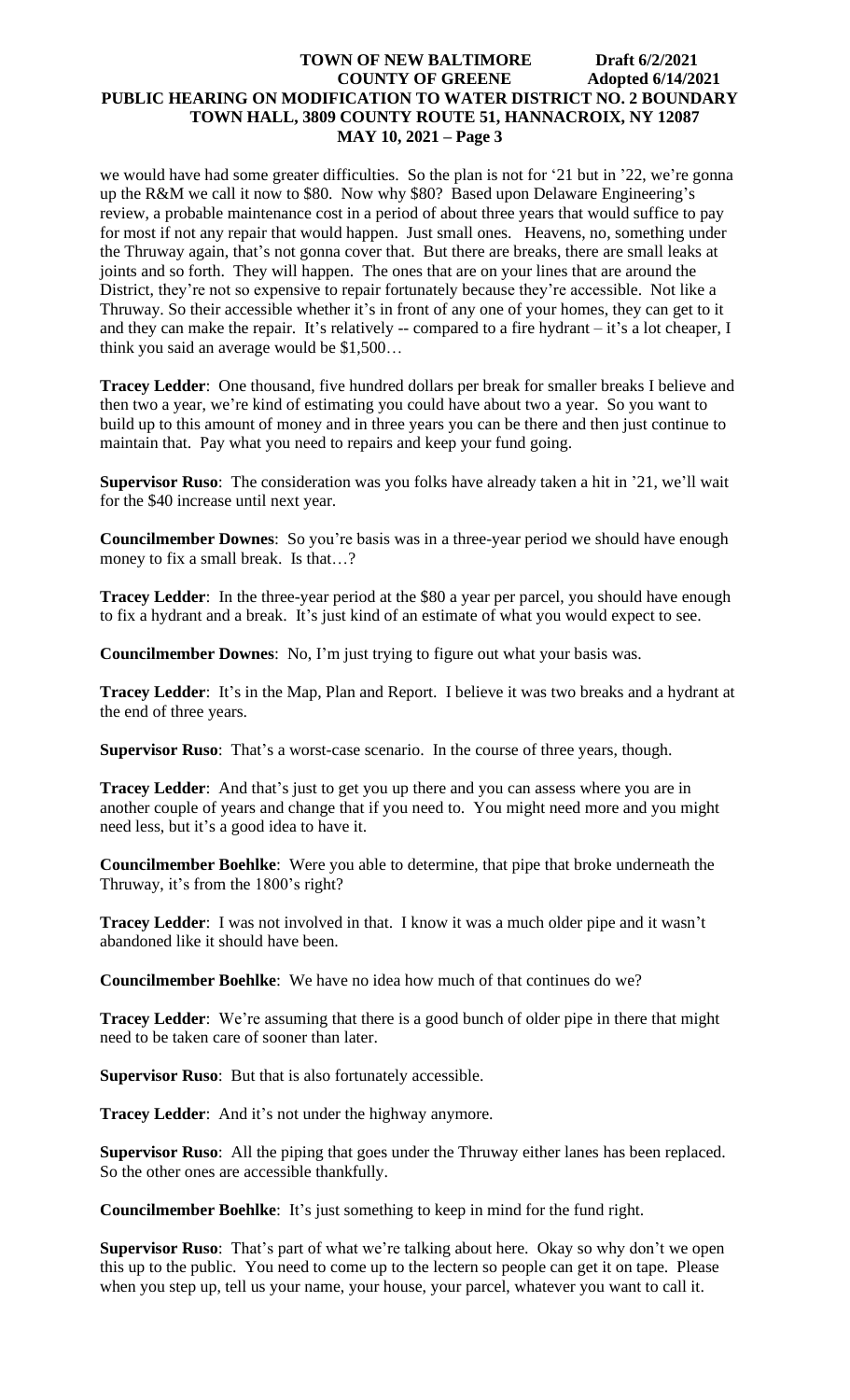**Donna and Jeff Carlson**: The water line goes under our barn. I wanted to say that we originally owned 40 Twisted Tree Lane, Jeff and I did, back in '91, '92. When those homes were first built back there and at that time there was a moratorium on anyone outside of the Village or Town of Coxsackie to hook up to the water lines. So that's why we all have wells back there, because we were not allowed to hook up. I have to say that I am willing to and I know that you say that we're easily accessible to hook up to the water line since it runs through our barn, but I don't feel that we should have to go through the expense of having to hook up to the water line just to keep us in the District. We're willing to pay the \$80 for the fees, the Repair and Maintenance, but this other for the bond to fix the lines, it does not benefit us. It did not benefit us. We couldn't hook up to it to begin with. And I believe when Torchie and Jean built 231 Scheller Park, they could not hook up to it because the Village and Town of Coxsackie had the moratorium and I even went at that time and spoke to the Mayor and they said there was no way that we could hook up to that water.

**Tracey Ledder**: What year was that?

**Donna and Jeff Carlson**: '91, '92 we built back there and back then they said they were gonna move the water line to run parallel to 9W and then go into Scheller Park from there and they never did.

**Supervisor Ruso**: I never heard of that.

**Donna and Jeff Carlson**: That's why they allowed the barn to be built on top of the water line. If you look at that diagonal line on that map, it runs right under our barn.

**Councilmember Boehlke**: So how long was the moratorium on do you know?

**Donna and Jeff Carlson**: I don't know how long it was. Not sure, a few years probably. But we had wells drilled and we never inquired as to hook up. The house was done just about and we had wells drilled.

**Supervisor Ruso**: So you were originally one of those three homes that were on Twisted Tree.

**Donna and Jeff Carlson**: Yes, yes, correct.

**Supervisor Ruso**: And I know where your property is now, it's not the same...

**Donna and Jeff Carlson**: Right, no, we're on 231 in the cabin and the big barn. And we could not hook up at that time even when Torchie and Jean built 231, they couldn't hook up either. Jeff, if I'm understanding this right, it's \$707.26 per parcel not connected. That's what we're responsible for?

**Supervisor Ruso**: If you did the calculations, I think it's lower than that.

**Donna and Jeff Carlson**: On the sheets that were sent to us, that's what it said**.**

**Supervisor Ruso:** For some reason I think it was \$627.

**Donna and Jeff Carlson**: Well, with the \$80 it comes to \$700. With the \$80, \$707.

**Supervisor Ruso**: I was just thinking debt, I wasn't thinking the R&M.

**Donna and Jeff Carlson**: And if things were to come to where we would have to hook up to the water, would it be cost to us since the line is right there?

**Supervisor Ruso**: I would expect not other than the hook up fee and the last I remember the hook up fee was \$25. But don't hold me to that, I have recollections only from reading this stuff.

**Sam Anderson**: That's a false number.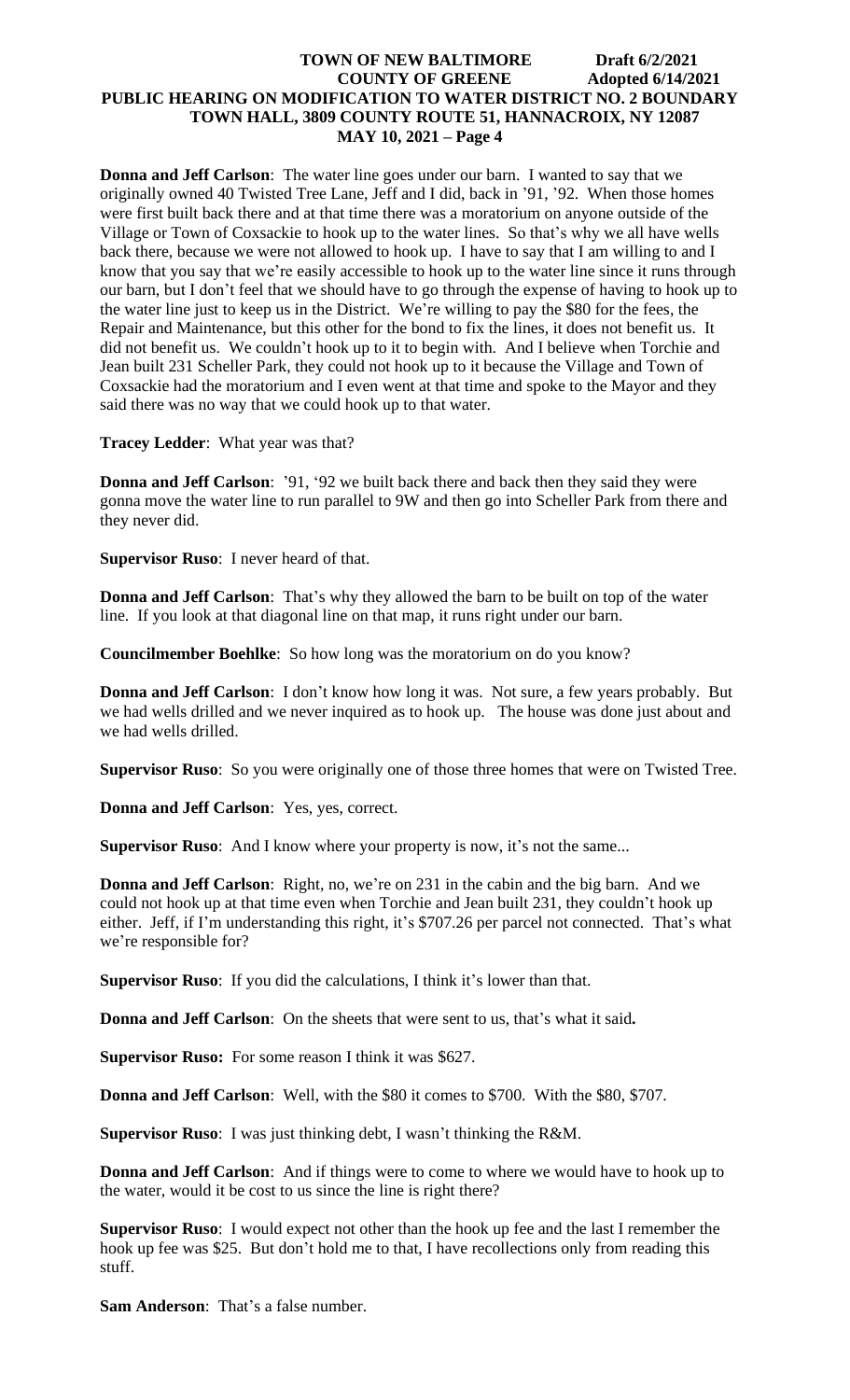**Supervisor Ruso**: It's not false, I'm just telling you my recollection.

**Donna and Jeff Carlson**: That's all I wanted to say is the history of why we're on wells back in there and just because the water line is there, I don't feel that we should be responsible for those repairs.

**Sam Anderson**: So first off my property we purchased five years ago and up to last year when we tied in for the subdivision in 186 Scheller Park, I have never paid a service fee. I don't know, have you guys ever paid a service fee? So I don't know how I would be considered part of the District to begin with if I've never paid a service fee up to this point. So now all of a sudden we're gonna grab my parcel and say 'hey you gotta pay money' and up to now I have never even been part of this.

**Councilmember Downes**: Do you have a well at this point?

**Sam Anderson**: I do have a well.

**Councilmember Downes**: Oh, okay, that's where I was getting a little confused.

**Sam Anderson**: So my house actually sits too high on the elevation to receive water from the line. Alright, so when we tied in, I would have to pump it up, but when we subdivided and built 186 Scheller Park on the property, we ran water line in for my father's house and I talked to Tom from the Water Department at the time and they could not feed my house with water due to the elevation change versus the elevation of the water plant over on, I'm not sure what road it is, over in Climax there. So I'm very disgruntled with that. I don't understand how I should have to be picked up, I know that it goes past my driveway, but I can't use the water at my house. That's a big thing.

**Kim Anderson**: We also had to pay the hydrofracker well two years ago so no one else is taking up that expense for us. We paid \$5,500 and that was a deal.

**Sam Anderson**: But if I've never been in the Water District before, how do I all of a sudden fall in the Water District today?

**Supervisor Ruso**: You've always been in the Water District. All of those parcels on that map have been in the Water District. They have been all along.

**Tracey Ledder**: This is the readjustment in 2012.

**Sam Anderson**: I see the picture that you're holding up.

**Kim Anderson**: But if we can't get water, how do we benefit from it?

**Tracey Ledder**: You can get water. It might be a little bit more expensive than a normal person's. You can put water in that house.

**Kim Anderson**: We don't want water when we have a well either. We don't want to pay or benefit from Town water because we would have to pay to get it installed and we have a well that works just fine. That's not a benefit to us. Also has anyone applied for any State relief for anything?

**Supervisor Ruso**: There is some, yes.

**Kim Anderson**: Is that reflected in your costs?

**Supervisor Ruso**: No, until I have a 'yes' from whomever, I can't. I'm not gonna make false promises. I think I have some money coming, but when I get that check, we'll let everybody know.

**Kim Anderson**: And it would be revised maybe?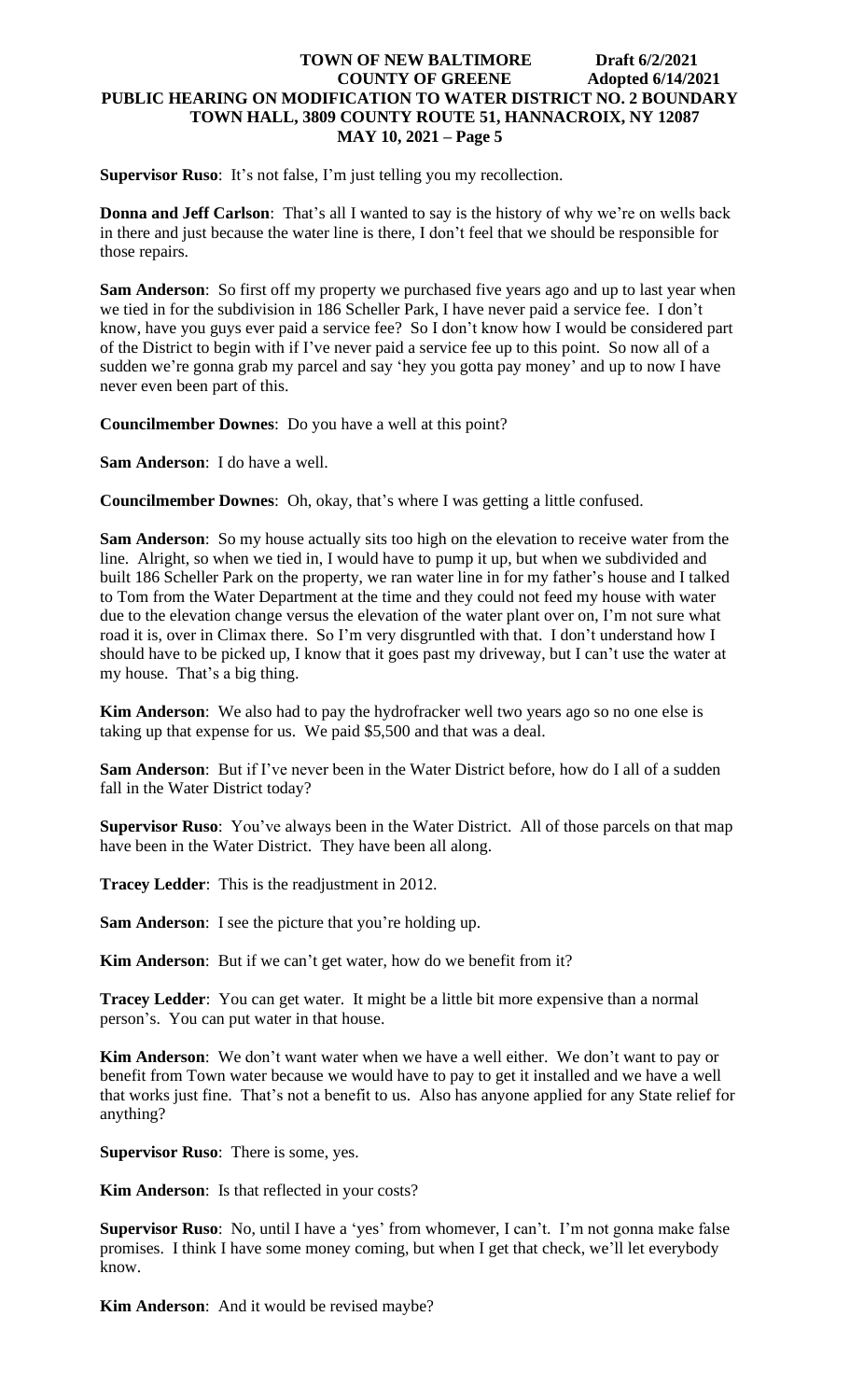**Supervisor Ruso**: Yes, everything would be revised and if I were to say out of the \$330,000 bond, let's say we got 25 percent of it, everything would be revised by 25 percent, everybody's bill. Pretty much down the line, but until I have it in. I've had some people say a few things about, 'yes, we think this will, money will come,' but I don't have the money. If I did, I would tell you.

**Councilmember Downes**: So I just want to be clear, so it wasn't your choice to have a well. Coxsackie said that you would not be able to hook to the water. Is that correct?

**Sam Anderson**: When I bought my house it came with the well, but last year when we brought water onto our property through…

**Kim Anderson**: The subdivision.

**Sam Anderson**: Through the subdivision, they informed us that we can't have water at our house due to the elevation of our house.

**Councilmember Downes**: And that came from Coxsackie?

**Sam Anderson**: That came from Tom

**Supervisor Ruso**: Village.

**Sam Anderson**: Who is now retired from the Water Department. He was the foreman for the Water Department.

**Councilmember Downes**: So it wasn't one of those things where you were like 'I'm not gonna tie in, I'd rather have the well water.' It wasn't an option.

**Sam Anderson**: Correct. Elevation changes are different. I mean we could put in a pump station I'd imagine. There's pump stations all over, but it's not feasible to just tie in. So the one other question I have before I sit back down, at what point is it not worth it to have a water district? At what expense?

**Supervisor Ruso**: I think you should ask the folk here.

**Sam Anderson**: Right now we just spent \$330,000 for 32 parcels. That's over \$10,000 a parcel. If we have more failing lines at what point as those lines begin to fail, do we continue to go into debt or do we look at saying timeout. And who makes that call? I can't answer the question. I know you're not gonna answer the question. I just want to put that out there.

**Supervisor Ruso**: Well, I can tell you how this District was formed and you pretty much have to leave the way you went in. This was a vote back when the District was formed all those many years ago with the acquiescence of the people in the District back in 1974 and so you would have to vote to dissolve this. Now my information is that the reason for the District in the first place was -- there were a couple reasons – one, is lot of peoples' wells didn't work. Two, you can't have a parcel, I suppose it was grandfathered in, a parcel must be at least two acres. Now I believe in your case, you've got plenty of acres. That's not true in everybody's case. So part of the reasons why you have a Water District is because the parcels formation in the first place and the fact that the number of parcels would not support the number of wells and, again, I know the fellow who added to the District in 2012. I guess there's a lot of problems with a lot of peoples' wells in that area. You guys can tell me if I'm wrong. I don't have a well there so you guys gotta tell me.

**Councilmember Downes**: But isn't it, Jeff, just to, and you can answer this probably too, but isn't it the fact that those houses were so close you couldn't put a septic and a well on that property?

**Supervisor Ruso**: That's where I was getting lot size. That's where I was going with lot size.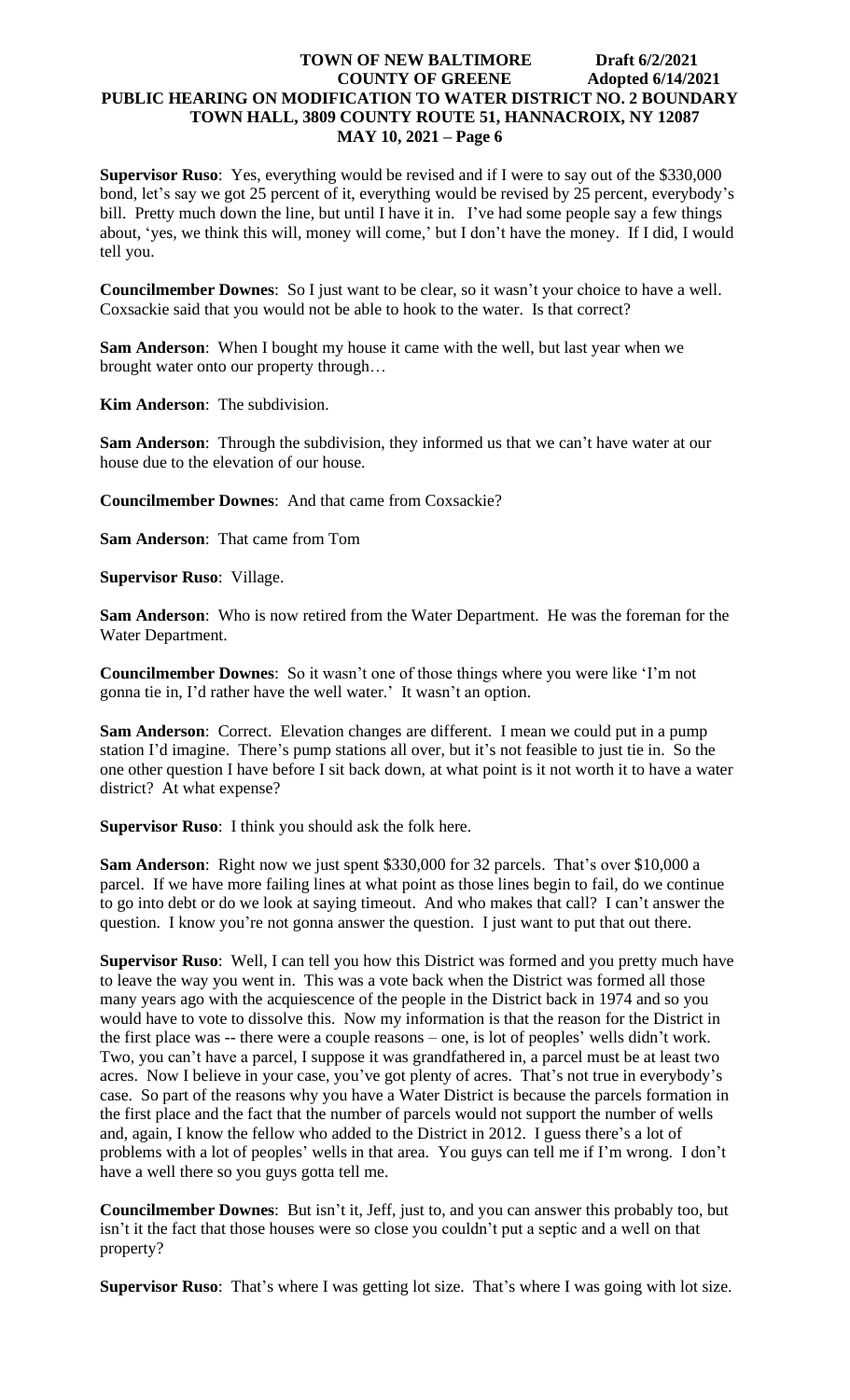**Councilmember Downes**: Because it would run in and contaminate so that's why I'm assuming the folks in the District right on Scheller Park where those houses are so close, that's why they went for the Water District because they couldn't do a well and a septic at the same time.

**Donna Carlson**: I just had one more thing, too, us that were on Twisted Tree Lane also paid into a bond, the original bond that brought the waterlines up there I guess. I'm not exactly sure exactly what it was, but it was a bond that was on our tax bills that when we first moved in 1999, we also paid into that and never benefitted from anything with that and we came to the Board to talk about it and they advised us that we should just pay for it in case something would happen to our wells, we're in the District and you can't refuse us. So we also did pay into that bond and never benefitted from the water at all.

**Louise Albertson**: In the event these people that are not payers on a regular basis or late payers or whatever, you gonna tell us who they are?

**Supervisor Ruso**: I'm not gonna do public shaming here. No seriously, I'm not going to be public shaming, but that information is available through a FOIL application. I'm not going to publicly shame for the cameras or anyone else.

**Louise Albertson**: When I applied for some information, that's the best way to get it done.

**Supervisor Ruso**: I know, but sometimes you get more flies with honey.

Louise Albertson: You're trying that now. If it doesn't work, I mean I don't know about these people and their finances, but if I'm paying for…

**Supervisor Ruso**: If I get a bill this quarter, next quarter, the four bills, and I say 'forget about it, I'll just pay it at the end of the year. Let it all be re-levied onto my taxes. I'm paying.' They may not be feeling so bad about all that because they are eventually paying for it although there's late fees, but the timing of their payment to the timing of the bond are not congruent. That's the problem. Is that pretty much close, Tracey?

**Tracey Ledder**: Cash flow.

**Supervisor Ruso**: So maybe they don't know so I would like to give them the benefit of that information. Is that fair enough?

**Louise Albertson**: But I'm saying if they're not paying and they should be paying on a certain basis or timeline, then they should be advised ASAP on it because it's affecting us. I mean I don't know anybody here who's on a budget-type...

**Supervisor Ruso**: Those persons will be informed specifically in writing.

**Louise Albertson**: I'm not trying to be mean, but you gotta be practical.

**Supervisor Ruso**: Well, I'm gotta give them the chance, but I will send those people who thus far in the year, I'm not gonna wait too long, thus far in the year have not paid their first and second payment.

**Audience Member**: Those six people?

**Supervisor Ruso**: Or seven or eight, however number it turns out to be. I hope it's fewer.

**Louise Albertson**: Because I'm on a tight budget, but my check goes out within two days of every time I get the bill and that's because the mailman has already left. But a lot of people need that nudging.

**Supervisor Ruso**: There are other options that the Town Board also can do. For instance…

Louise Albertson: Are they gonna do it for all of us or just the ones that are late?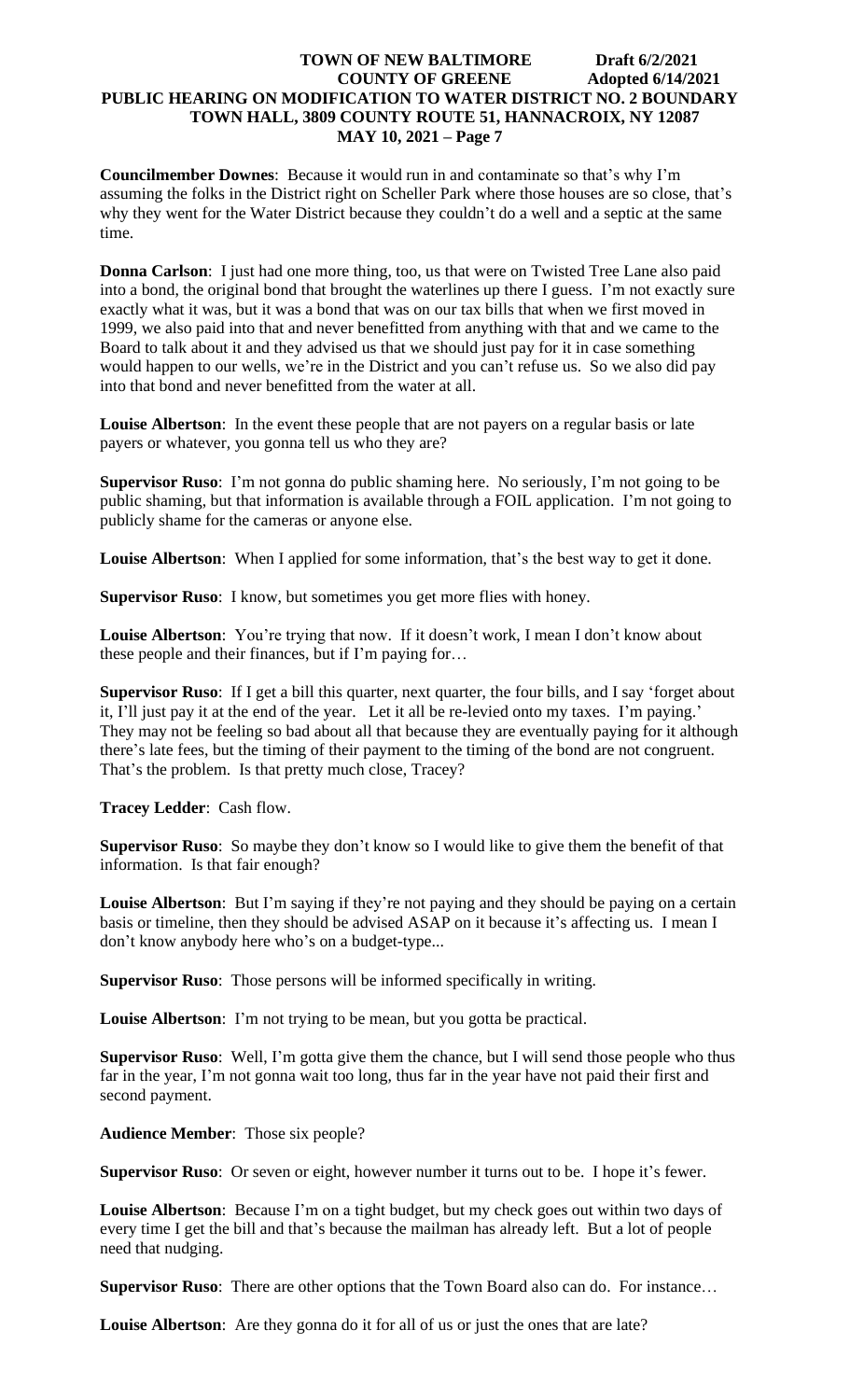**Supervisor Ruso**: Those people, if it's six or five or seven, will get a letter from myself. I will discuss with the Town Board because it's not my decision that maybe we ought to up the late fees.

**Louise Albertson**: Oh, good idea.

**Supervisor Ruso**: These are just thoughts, but that's a Board decision. I haven't presented it yet, I wanted to cross this bridge first. Okay, that's where I want to go.

**Robert Pilatich**: Next to Sarah's house there's a vacant piece of property. It does have a water hookup in front of it, but we were in the process right now to find out if it's a buildable lot. If it turns out it's not a buildable lot, are we still gonna get whacked with that bill?

**Supervisor Ruso**: Yes, and until the following occurs. You heard Tracey say, perhaps if you were at the last meeting where Mary Beth was here, that if you have a parcel and you subdivide now there's two parcels in the District. And you can also do the opposite action. If it's not a buildable lot, you can combine parcels.

**Robert Pilatich**: And then we won't be charged for two?

**Supervisor Ruso**: You'll be charged for one, but until you do that…

**Robert Pilatich**: Right, there's two.

**Supervisor Ruso**: Just like you can divide something into four and all your neighbors will be happy because there's three more payers. Everybody will be happy with that. However, I'm not gonna encourage you to do that, that's your own decision, but I'm just giving you that information.

**Dan Dority**: Me and my father own a piece of property on Circle Drive, vacant piece of land kind of in the corner there. I was just kind of wondering if you guys applied for any grants and what have you done to try to knock that bill down quite a bit?

**Supervisor Ruso**: I couldn't make a promise because I don't have it in my hand, but in this very room, in that very chair next to Ellie, I had Congressman Delgado, he said he was going to do something.

**Dan Dority:** Congressman, we know where that's gonna go.

**Supervisor Ruso**: Right, but he's got a bigger pocket to reach into than we do. So we have tried. I have had a statement that says 'we will give,' but I don't have that money. If and when I have that absolute, I am going to tell you. But it hasn't been because there hasn't been phone calls to every person under the sun. I know Delaware Engineering called people as well as I have. I know that the Deputy Supervisor over there, Mr. Dellisanti, has made phone calls. Some people have a potential. I was on the phone with, three-four occasions, with our new State Senator for instance and she promised me she's gonna look into it to see what they can do. Is there any other source that we haven't looked at, Tracey, that you're aware of?

**Tracey Ledder**: Things come up on cycles for specific funds, but what you're asking for is some specific assistance and the best thing you can do is talk to folks who know where that money is and then maybe in the future there's the option to look for more.

**Supervisor Ruso**: Those that weren't here at that meeting we had three or four months ago, I asked for a show of hands who wanted to have, because we had options – 15 year, 20 year, 30 year -- whatever it was and I asked and it was overwhelming, I think it was 11-0 people wanted the 15 year loan. There is a 15-year bond no matter what happens. So it's based upon \$330,000. If we got \$60,000, then the bond payment will be based upon whatever's paid off at that time minus the \$60,000. So these things can reduce the payment. It does not reduce the length of the bond. If we've got enough, we can make the bond worth whatever, smaller and and smaller. So you don't have to stop at the front end. Just because we didn't get anything here -- and I don't have anything to tell you here -- doesn't mean we're done.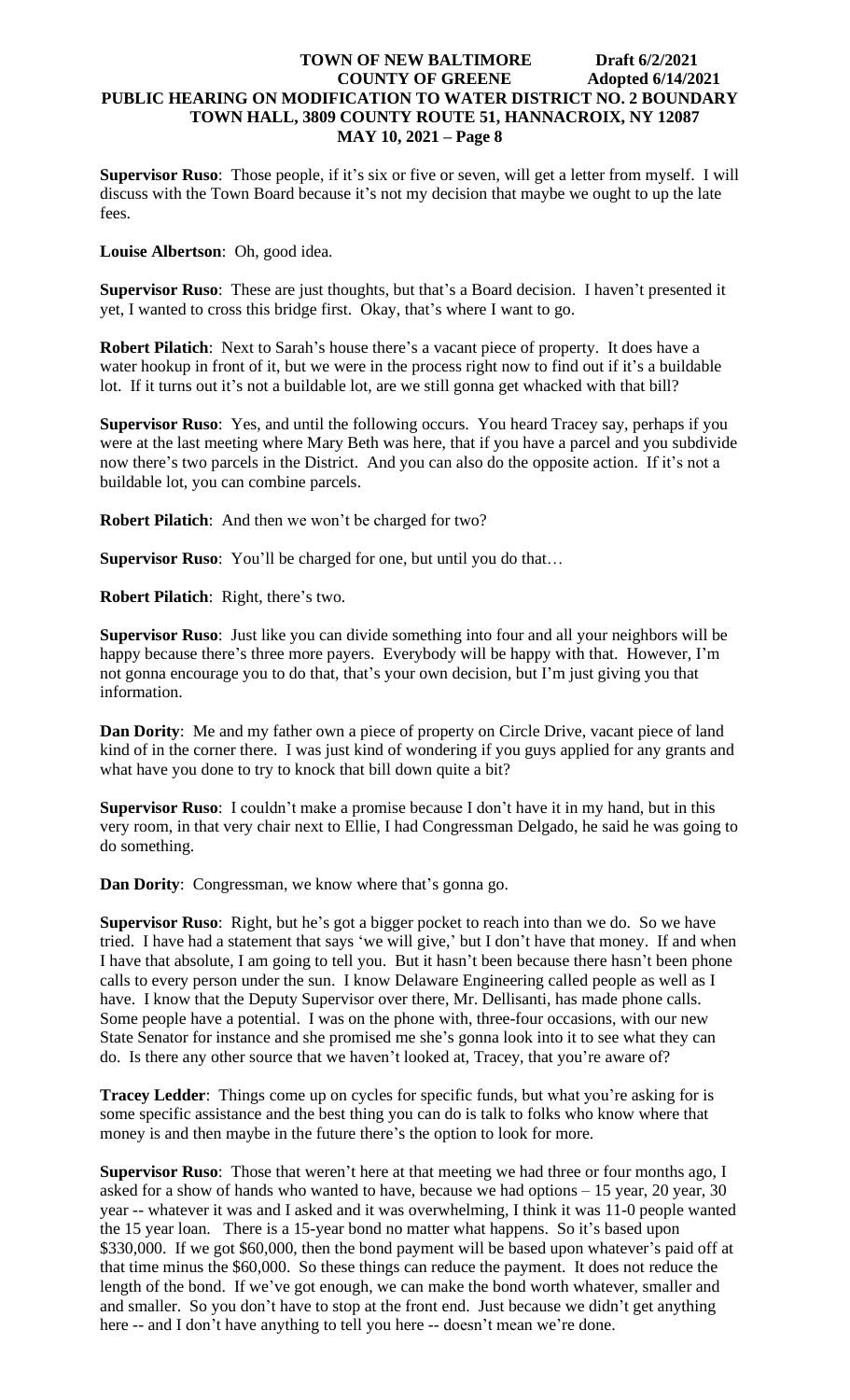**Dan Dority:** I googled some things yesterday and there's a couple federal things from the USDA that we may qualify for and I just wondered.

**Supervisor Ruso**: That's who I was talking to the Congressman about, those very things.

**Councilmember Boehlke**: How many commercial business properties are hooked up?

**Supervisor Ruso**: I believe there's one.

**Councilmember Boehlke**: The trucking outfit there by Zini's?

**Supervisor Ruso**: The bus garage whatever you call it. That's the only one. Everything else is a residential.

**Kim Anderson**: So it's my understanding that when this originally happened we just went in guns ablazing fixing urgently. We didn't really shop to get like best pricing whatnot. In the future are we going to be a little more savvy?

**Supervisor Ruso**: Well back on June 1 or June 2, nevertheless it was declared a water emergency.

**Kim Anderson**: Sure.

**Supervisor Ruso**: It met all of the qualifications. The number one goal was to get water restored to whatever extent. There were a few measures taken. One, a water truck was set up up the hill and it was gravity fed into the homes. They shut the value off prior to the break or between the break and people had water. It wasn't great, but it was water and then the shoved a temporary two-inch line, they shoved all the way underneath the Thruway in the existing pipe, the one that was failed, and then the people had water. And then we had to sit back and worry about how this is gonna get repaired in the first place. We had a Public Hearing over at the Park because at that time we were really closed down major with this COVID stuff, so we had it more spread out, outdoors at the pavilion over here, and the sentiment was people wanted water.

**Kim Anderson**: Didn't care how much it cost whatever?

**Supervisor Ruso**: I had to say that, I threw it out there at the time. I knew it was going to be \$250,000. I don't thing anyone said it could be more. No one hid anything. Actually, the bill turned out to be closer to \$400,000, but the Thruway cut some of that off for us. At the time we were responsible for the repairs of the Thruway lane, the southbound lane was damaged by the undermining. The Thruway objected to it. We made a lot of calls to both the State Senator at that time as well as our Assemblyman and the Thruway decided to waive all those costs. So that's why it's down to \$330,000. I know it sounds like a bait and switch, it could be worse, but it could have been worse. Although it couldn't have been a worse place for a break or a worse time, in this middle of this COVID crud.

**Councilmember Boehlke**: And while we were talking about it over there, Jeff, if you remember, there's a lot more hopefulness that the Thruway was going to cover the expenses because they never protected the line. So that was kind of in the air.

**Supervisor Ruso**: I didn't have faith and confidence in that, I didn't have any at all. So it wasn't done without the involvement of, and some people that are here today and some who are not here today that were at some previous meetings, I think this is our fourth meeting, third anyway, but now we gotta crunch the numbers.

**Kim Anderson**: So why aren't we being a little proactive with all these other lines that might go bad in the future?

**Supervisor Ruso**: Yeah, that's what the R&M is all about.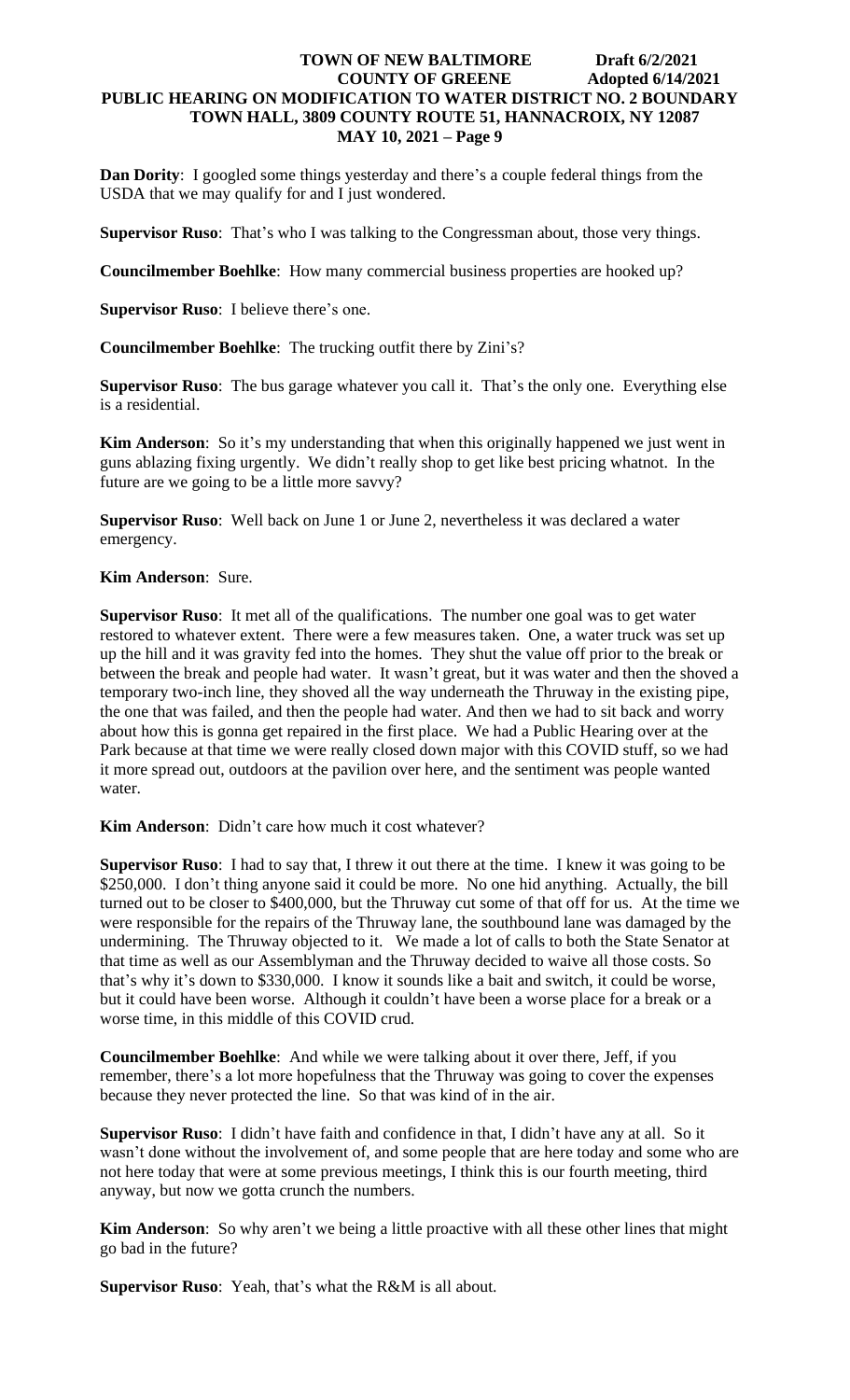**Kim Anderson**: Making sure we find that feasible way to do it instead obviously on emergency?

**Tracey Ledder**: There are things you can do to access conditions, prioritizing those lines that you know that are oldest. That takes money so having the Repair and Maintenance Fund getting going it would definitely be a benefit. There are a lot of municipalities in this situation with old pipes especially in the northeast coast here in this area, and a lot of municipalities are in the same situation.

**Councilmember Boehlke**: And that main underneath the Thruway has been leaking for a long time.

**Tracey Ledder**: Right and nobody noticed because it didn't bust the lane.

**Councilmember Downes**: But the other thing is because it was a health and safety issue we were forced into the issue that it had to be fixed and it had to be fixed right away. So it may not followed our normal purchasing or protocol or bid, but there are bid restrictions for when we go to an emergency and it may seem quicker to you, but once again it was health and safety. We had no other recourse than to get this done at that time.

**Kim Anderson**: Is the credit that was given to everybody part of this?

**Supervisor Ruso**: What credit?

**Kim Anderson**: Everybody who had the Town water a free month or something like that.

**Audience Member**: That was a gift from the Town of Coxsackie.

**Audience Member**: They own it.

**Supervisor Ruso**: That would be in your water usage bill, not the debt service, or not in your water usage bill which is a better way to put it.

**Robert Pilatich**: Who's our grant writer?

**Supervisor Ruso**: It was Delaware Engineering.

**Robert Pilatich**: So has there been any grants written to try and get infrastructure money to repair these lines that are 100 years old?

**Tracey Ledder**: I haven't been involved in that so I'm not sure exactly what they put in for. CFA's were out a little while ago. When were they due, early February, and they have not been announced yet. Because when the cycle of when a grant application is due and then the funding agencies review, there's a lot of things that just have not been announced yet. Like he said…

**Robert Pilatich**: But there has been a grant applied for to redo the infrastructure?

**Supervisor Ruso**: There are grants prepared for when the CFA's open up.

**Councilmember Downes**: CFA, we need to get that out there so everybody understands.

**Tracey Ledder**: Consolidated Funding Act and that's the funds that New York State gives to various departments and agencies like the DEC -- Department of Environmental Conservation - - Environmental Facilities Corporation I think is EFC -- a number of State agencies and to make it easier for municipalities to apply they've kind of grouped into one internet access consolidated funding application protocol. A lot of the pots of money if you want to call it that have specific goals and things that they are able to fund, but you can put this CFA in at one point. And that happened earlier this year and we're waiting to hear back from that. And like I said, Mary Beth likely did that herself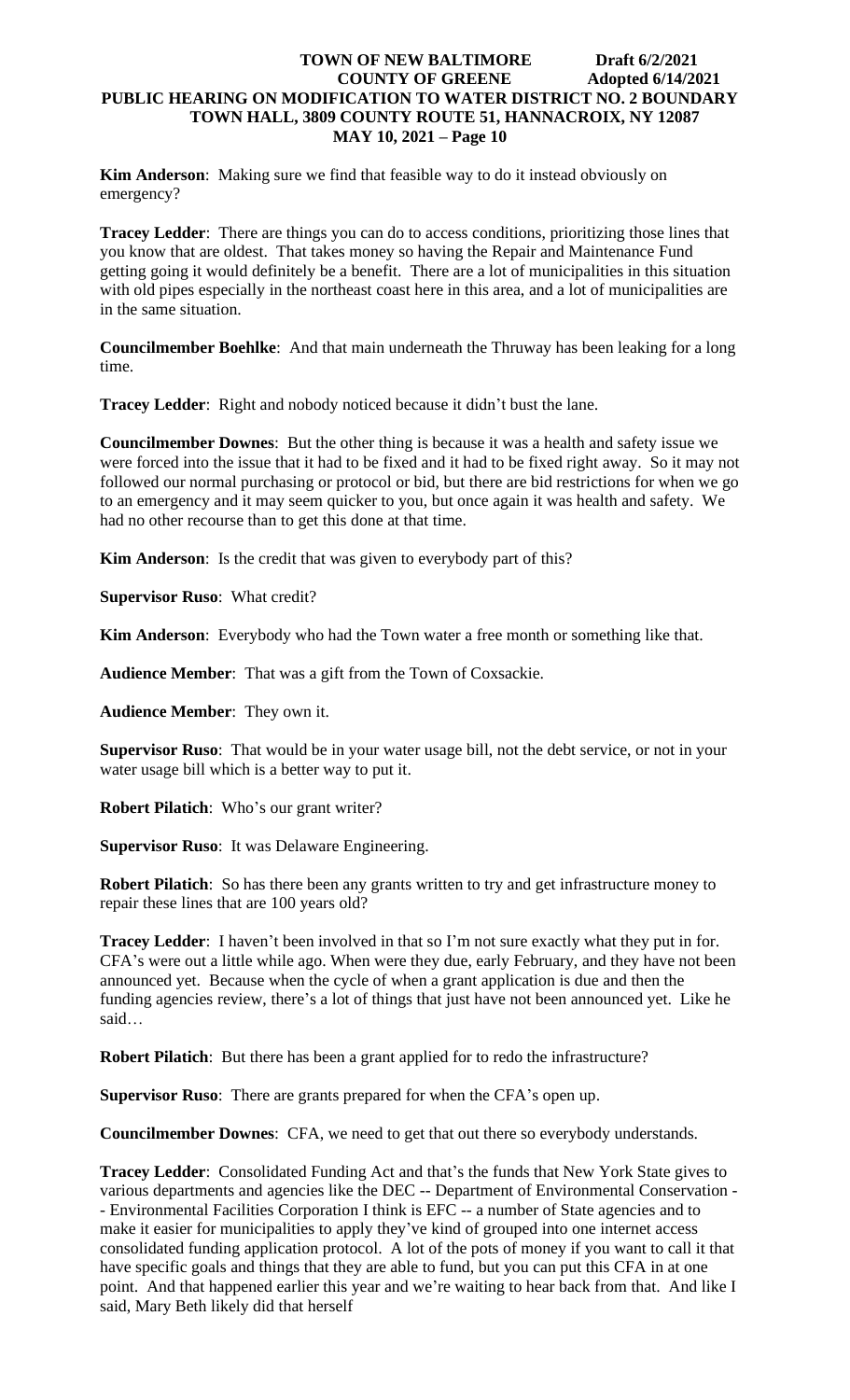**Supervisor Ruso**: Yeah, she did.

**Tracey Ledder**: And I don't know exactly right now which fund she put in for.

**Supervisor Ruso**: To bring it forth into something, the State Agencies announce various grant opportunities. Sometimes they'll fit. It could be for various reasons. It could be for sewer treatment plants or environmental reasons, it could be so may other. It could a DOT one. It could be so many other grants that become available. So if you scour the announcements and you look for one that fits the project at hand, you have something you submit, that's what we have ready to submit. We did get one earlier this year and I know Mary Beth has it in. We don't necessarily have an answer immediately thereafter.

**Tracey Ledder:** They have not been answered yet.

**Supervisor Ruso**: It takes awhile.

**Robert Pilatich**: But there has been grants submitted for infrastructure?

**Supervisor Ruso**: There are grants prepared waiting and they're also waiting for announcements to be made so then we can drop if off at their door.

**Tracey Ledder**: And then talking to the Congressman, these are people that know which of these funds have not expended all of their annual budget and in some cases there is funding available for those in need and then moving forward if you start assessing what you have here now, you can get funding to do the actual repairs knowing ahead of time. Usually to apply for these types of funds, you need to have a plan -- what are you gonna do, exactly when and why and where and what material you're gonna replace.

**Robert Pilatich**: And do we have that plan in place?

**Tracey Ledder:** You don't know yet what your priority area is that you would want to...?

**Robert Pilatich**: The whole system.

**Tracey Ledder**: There are some areas of the system that are much older than others simply because of the way it was built and the data information you would gather and you can look at lines, you can scope lines. There's different things you can do to get an idea of what needs to be replaced, where the leakage is happening under the ground where you can't see it from the surface. You can do assessments for that and you would start prioritizing your older segments first.

**Robert Pilatich**: And have those lines been tested to see how much debris we'll call it is inside them lines?

**Supervisor Ruso**: There's a cost to that. We're trying to get through this first and I think you're right, it needs to be done, but we're not going to have the opportunity to do that assessment until we finalize this part. In essence, what's the old saying, cross one bridge at a time. That's what we're doing.

**Councilmember Boehlke**: Because we don't want to be in a position with any part of the Town where we have to rely on grants and emergency funds to have normal operations.

**Supervisor Ruso**: We'll take them if we can get them.

**Councilmember Boehlke**: They're bonuses to do things right.

**Supervisor Ruso**: And I have on my phone, the phone number of the grant writer for the Congressman and he's going to tell me when there's a – there's restrictives on so many State and/or Federal. These monies can be used for this, these monies can be used for that. And so I've thrown at them 'look it, here's what I have, it happened during COVID, it was a big problem obviously, it's about water safety and sanitation issues' and he is looking to find a way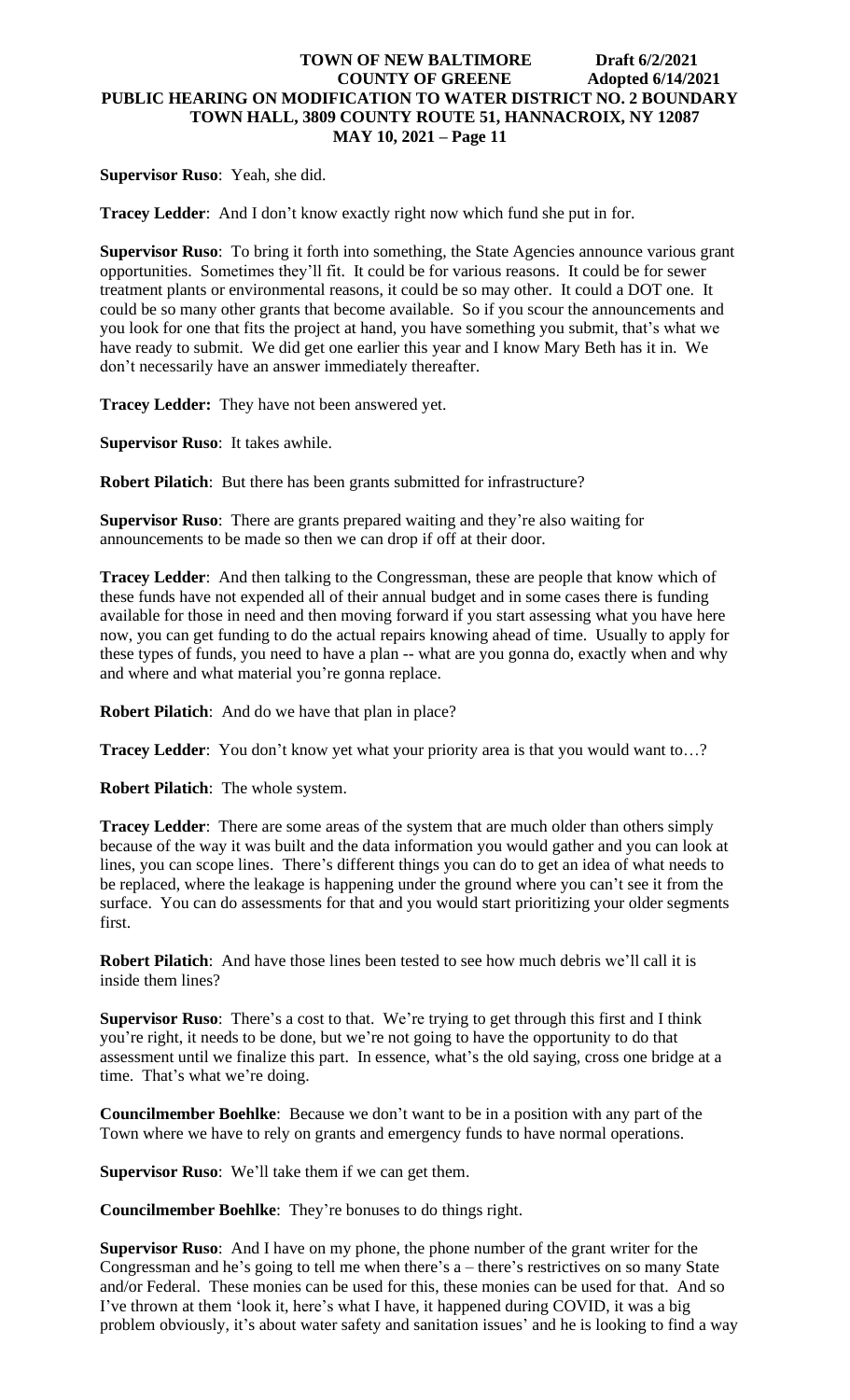to fit some of those restrictions into our project or our project into those restrictions. So he's working on it, they're working on it. If I knew I'd had the money, I'd be glad to tell you. Trust me. I'd be really happy to tell you. That's good news. Instead, I have to come forward and tell you the bad news. Hopefully we'll have some good news.

**Sharon Hillman**: My question is is it possible to make an annual payment rather than quarterly payments for the \$600?

**Supervisor Ruso**: Well, as far as I'm concerned the most important part is that all the money is in before the bond payment is there. I mean I'd have to work that out. I shouldn't argue with people saying 'I want to pay it all now.' I'm not gonna argue with that. I mean the recordkeeping process I'd have to go over, but on the surface I'd say that's fine because it's more important to get paid so we can pay the bond.

**Sharon Hillman**: That would keep the quarterly bills more normal,

**Supervisor Ruso**: Yeah, just get it out of the way. I would say 'yes' with your first payment because on the bill it's going to say water, debt, R&M.

**Councilmember Boehlke**: They give you wiggle room to make payments too.

**Supervisor Ruso**: Right, multiply by four. I guess I'm going to call this Public Hearing to a close. We do have a Town Board meeting that starts in ten minutes. So thank you all for your time. I move that we close the Public Hearing.

**Councilmembers Downes and VanEtten**: I'll second.

**Kim Anderson**: Is there any way, any chance we can still dispute being a benefitted parcel?

**Tracey Ledder**: The parcel is considered benefit because of the value of the parcel and it's ability to be connected to water.

**Kim Anderson**: But we can't connect to water so how's it a benefit?

**Tracey Ledder**: I'm not the one to make that decision in this Water District.

**Kim Anderson**: That's why I'm asking like who can we go to to dispute being a benefitted parcel?

**Tracey Ledder**: Town Board.

**Supervisor Ruso**: To appeal I guess.

**Tracey Ledder**: Yeah, you can have some sort of an appeal.

**Councilmember Boehlke**: You have to have a system of appeal in this Town. I mean we heard two people with very legitimate…

**Tracey Ledder**: Histories.

**Councilmember Boehlke**: There should be an appeals process with this.

**Supervisor Ruso**: I'm not opposed to that, not at all.

**Kim Anderson**: We're sorry, but we have our own expenses too.

**Supervisor Ruso**: There's nothing wrong with appealing and I think it's perfectly legitimate. We have a Motion made and seconded to close our Public Hearing.